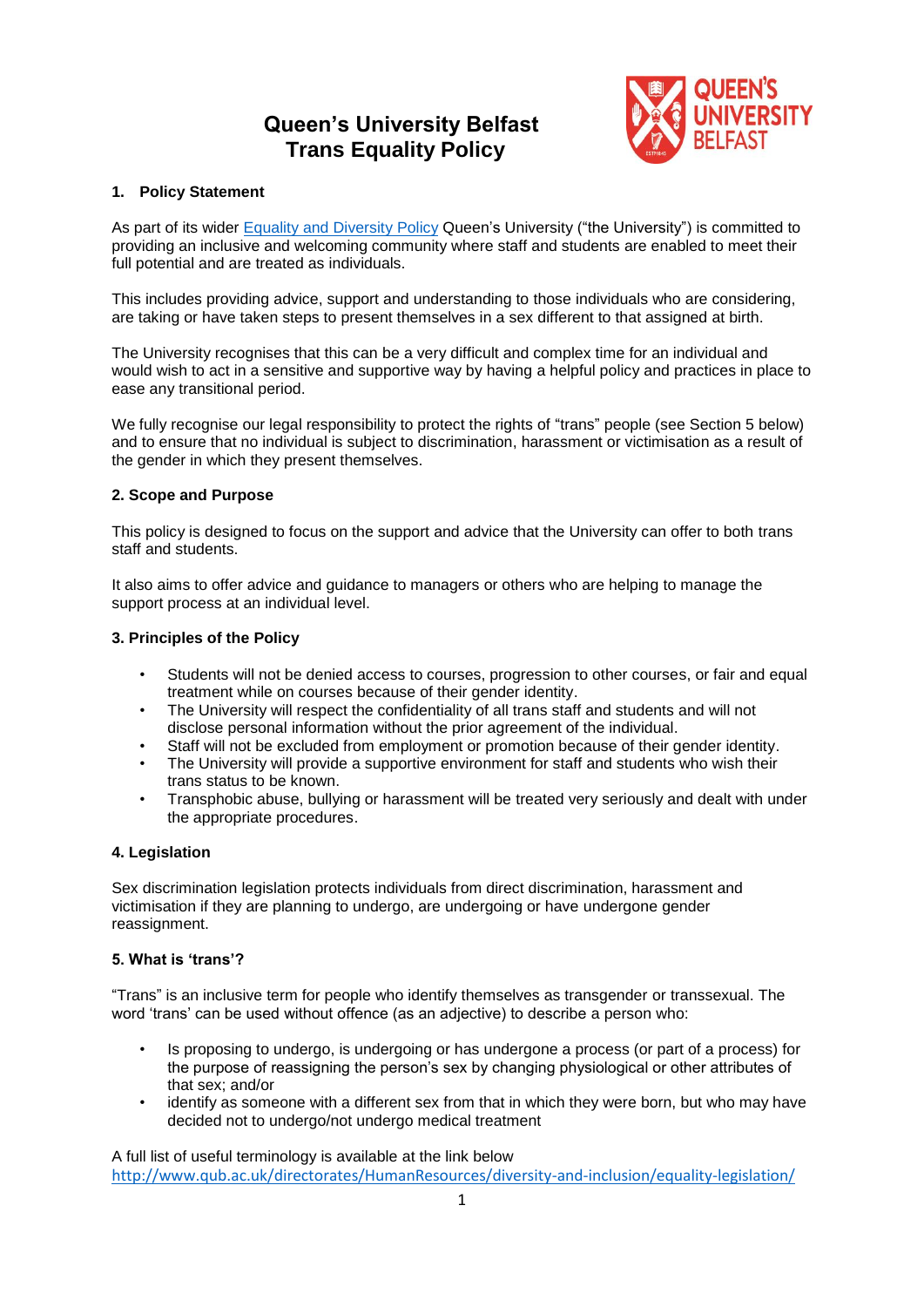# **6. Trans respect guidelines**

The following informal guidelines on how to treat people who are transitioning, have already transitioned or may be considering transitioning may be helpful for a trans person's colleagues and fellow students.

- Think of the person as being the sex that they want you to think of them as.
- Use the name and pronoun that the person asks you to. If you are not sure what the right pronoun is, then simply ask. If you make a mistake with pronouns, correct yourself and move on. Do not make a big deal out of it.
- Respect people's privacy. Do not ask what their 'real' or 'birth' name is. Trans people may be sensitive about revealing information about their past, especially if they think it might affect how they are perceived in the present.
- Similarly, respect their privacy. Do not tell others about a person's trans status. If documents have to be kept that have the person's old name and gender on them, keep them confidential and in line with other data protection requirements relating to personal and sensitive information.
- Respect people's boundaries. If you feel it is appropriate to ask a personal question, first ask if it is ok to do so. Personal questions include anything to do with one's sex life, anatomy (not just genitalia) and relationship status – past, present or future. Questions such as 'Are you on hormones?' can be considered personal.
- Listen to the person, and ask them how they want to be treated and referred to.

# **7. Support**

**Employees:** An employee who is considering going through, going through or has gone through the process of gender reassignment can seek support from their manager, local HR Business Partner or Occupational Health. Self referrals can also be made to the University's Counselling service.

**Students:** A student who is considering going through, going through or has gone through the process of gender reassignment can seek support from the [Resilience and Wellbeing Team](http://www.qub.ac.uk/directorates/sgc/wellbeing/) or Occupational Health Physician to discuss any concerns or work through the practical elements of transitioning as it relates to their studies.

They can also help transitioning individuals to discuss how they would like the transition to be managed, such as with an academic School or University accommodation. Students can also avail of the full range of support services available from [the Student Guidance Centre.](http://www.qub.ac.uk/directorates/sgc/)

It is a matter of choice who should be contacted but it is recommended that the contact person works with the employee or student to agree an action plan to cover the period of their transition. It is imperative that confidentiality is maintained at all times, for staff and students who may be going under transition or have in the past undergone gender reassignment.

## **8. Transition Support Plan**

The employee or student and their main contact should agree a support plan together for managing their transition whilst at the University.

This will include discussing possible dates of transition and communication plans, the University being guided at all times by the individual's circumstances.

Under no circumstances should any communication or actions be taken without the explicit consent of the individual.

These support plans must be kept strictly confidential and any records updated after the person has completed transition.

An example of a Transition Support Plan can be downloaded [here](https://www.qub.ac.uk/directorates/HumanResources/hr-filestore/Filetoupload,866817,en.pdf)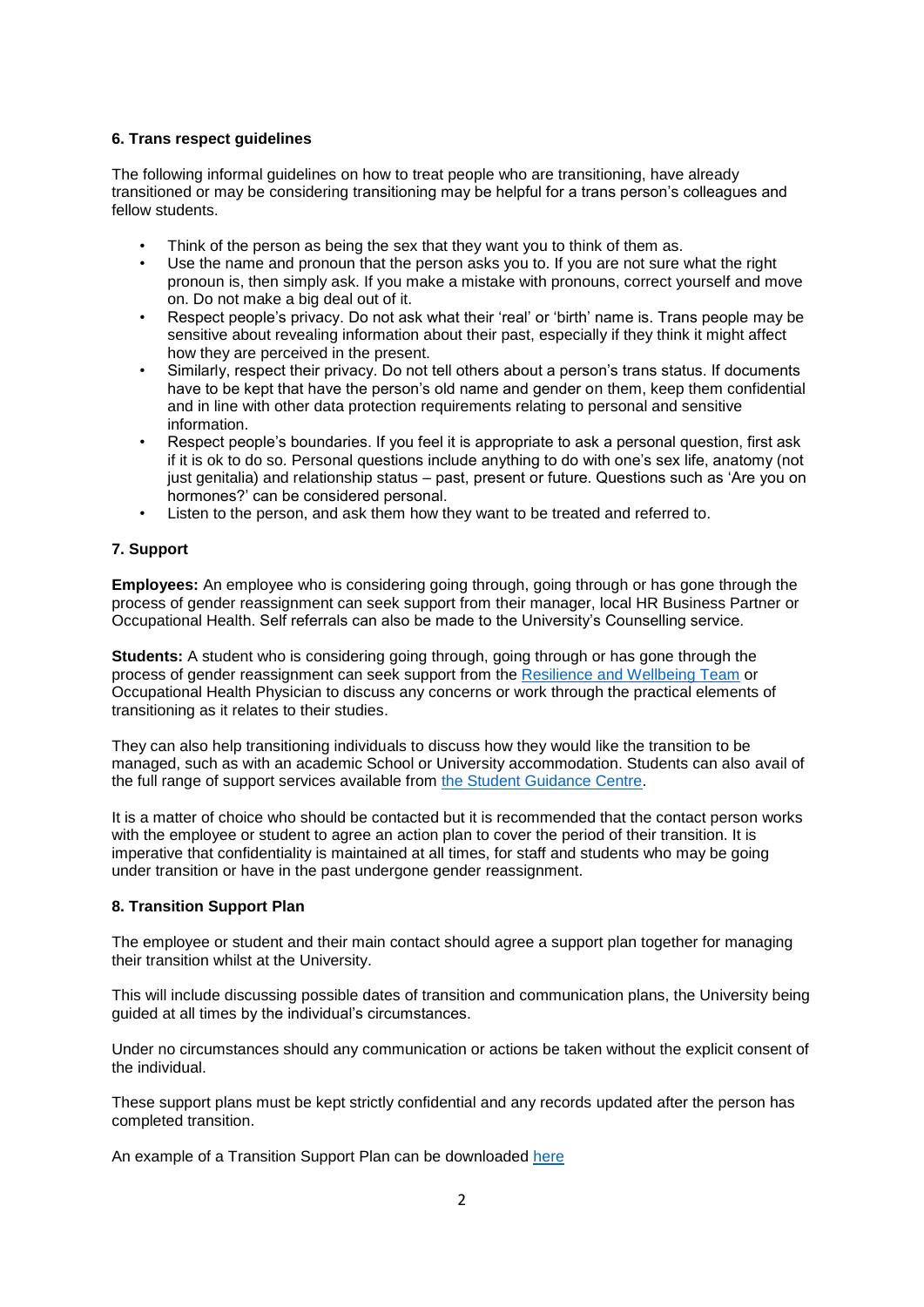## **9. Identification**

#### **Name changes/Pronouns**

Trans people can change their legal name by making a statutory declaration of name change. However some do not choose to change their name immediately or at all. They may wish to use a shortened version of their name or a nickname. If this is the case it is preferable that tutors or managers are advised of the preferred name in advance so that the legal name is not used in error. Once a trans person has made known their preferred name, this name should be used in all circumstances, rather than their birth name(s).

Also a person who identifies with a certain gender, whether or not they have had surgery, should be referred to using the pronoun they have a preference for (this could be "he", "she" or "they").

Please click [here](https://transgenderni.org.uk/glossary/) where you will find a link to helpful terminology.

#### **Identification**

A full gender recognition certificate (GRC) gives a trans person the means to obtain a new birth certificate but other official identification and services reflective of their preferred gender can be gained without a full GRC including a passport, driving licence and the ability to change bank details. The University has no right to ask for or see this certificate.

However, it may ask for a statutory declaration of name change or other official identification. It is important to recognise that there can be very real cost implications in changing identity documentation and this may not be accomplished all at once especially by students and lower paid employees.

The University should be prepared to be flexible wherever possible and to be very clear about what information is required as well as any alternatives that can be offered.

#### **10. Practical support**

#### **Staff and Students:**

#### **Time Off**

Trans staff and students may require time off work or study for a wide variety of medical appointments.

Appointments to see a specialist may involve travelling long distances. The amount of time off required following surgery will vary greatly depending on the nature of the surgery and the physical demands of the person's work or study.

In all cases the member of staff or student should not be treated any less favourably than if they were absent due to sickness or injury. However students will be expected to fulfil the normal academic requirements of their programme of study.

Where a reasonable adjustment cannot be accommodated students may be advised to take a temporary withdrawal for a period of time.

There may be a need for close relatives of trans staff or students to have time off to care for them. There should not be any less favourable treatment in such cases. (See also section 7 above)

#### **Criminal record checks**

Where these are required [Access NI](http://www.nidirect.gov.uk/accessni) has implemented a special application process for trans people who do not want to reveal their trans status to the employer requiring the disclosure.

## **Single sex facilities**

A trans person should have access to 'men-only' and 'women-only' areas according to the gender in to which they identify. Ideally there should be access to gender neutral toilet facilities wherever this can be reasonably accommodated.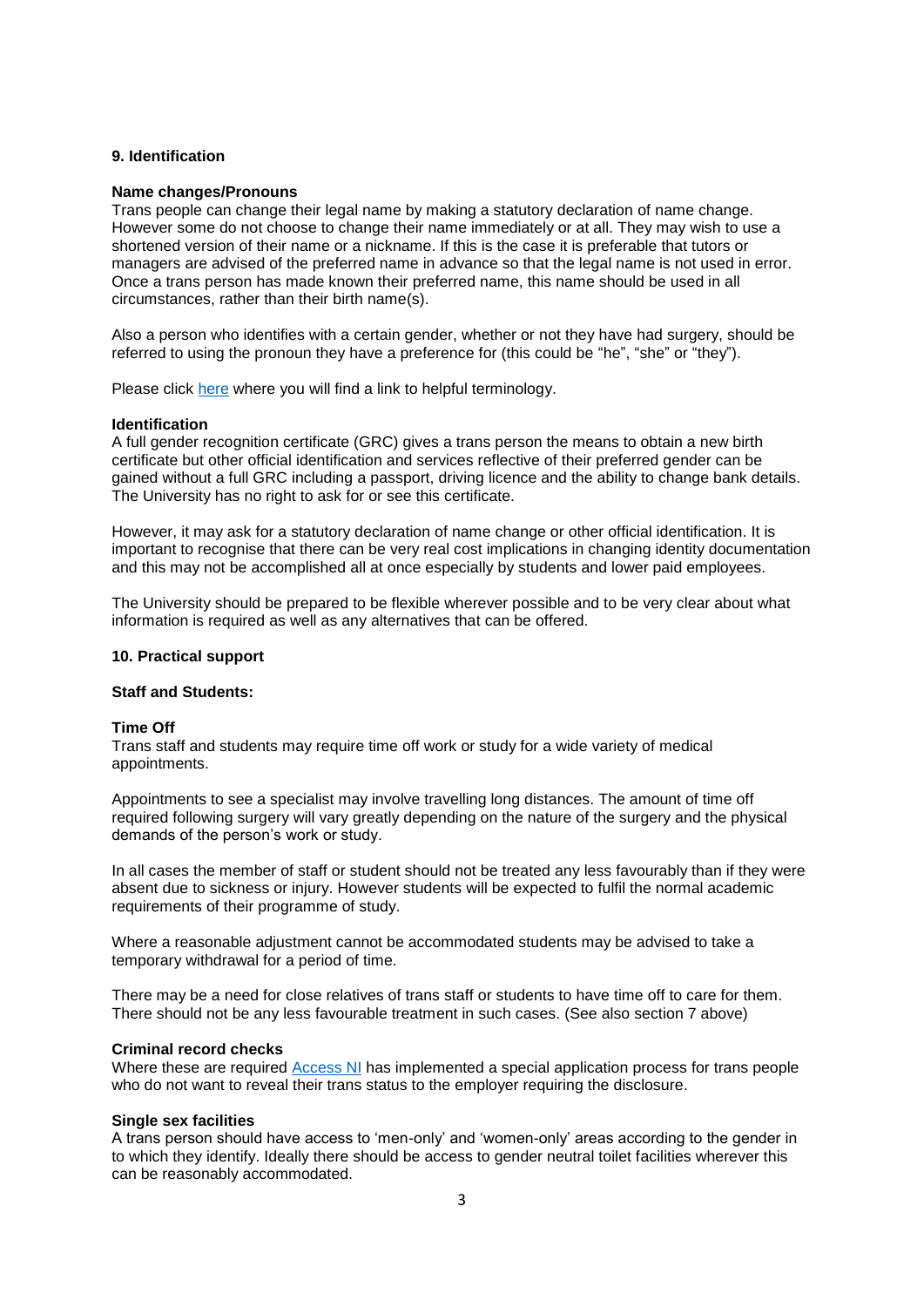## **Records**

If a trans employee or student is transitioning at the University and following their statement of intent to transition, their staff or student record should be changed at a mutually agreed time to reflect their preferred gender and name.

This must include all paper records which must be replaced with a full set of new ones in the new name and gender. No records should be changed without the permission of the employee or student concerned.

With the exception of degree certificates and pensions a written note of intent to transition is sufficient for the gender and name on staff and student records to be changed.

Staff records can be changed through People and Culture and student records through Student Administration.

#### **References**

References for current or former students or staff at any stage of their transition must make no reference to the person's former name or gender, and must use the appropriate pronoun ("he", "she" or "they").

## **Recruitment**

Where formal documents are required before commencing employment or enrolment, confidentiality should be emphasised when asking for a birth certificate or passport as if the person has not yet been issued with new identification, the birth certificate will clearly show the person was born with a different name and gender.

The same situation can arise with a passport from another country that does not have the same legislative provision as the UK. Therefore some flexibility may be required in what is asked for.

## **Students Only:**

#### **Accommodation**

When a student applies for accommodation and advises that they are transitioning or intend to transition once at the University, it is advisable that they notify the University of the point at which they will begin to live day-to-day in their preferred gender. This will enable the correct form of accommodation to be allocated.

Students are encouraged to discuss their personal requirements in confidence and in person with relevant staff in accommodation services. The University will ensure as much flexibility and discretion as possible when dealing with student requests in relation to transgender.

For students who begin to transition when living in accommodation, rental agreements should be flexible to allow students to leave single-sex accommodation when they begin to live in their preferred gender.

For further advice and support contact [Queen's Accommodation Services.](http://www.stayatqueens.com/)

#### **Degree certificates**

Legal Proof of a change of name is required in order to issue or re-issue a degree certificate in a name different to that in which a student originally registered.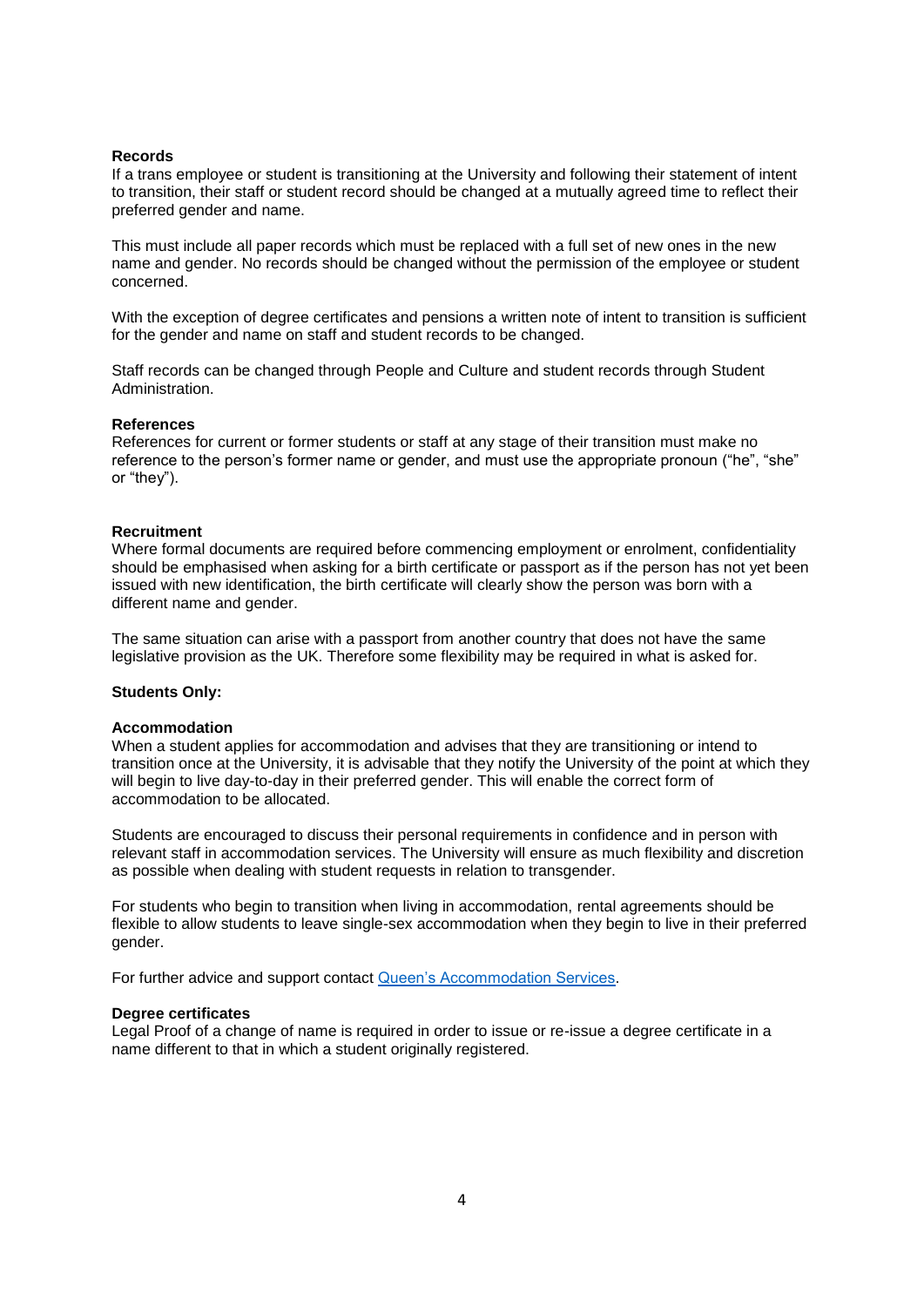# **Staff Only:**

## **Pensions**

Record changes for pensions differ slightly and members of staff who are in the University pension scheme will need to send their birth certificate to the Pensions manager to ensure their gender is changed on pension records. Only people with a full Gender Recognition Certificate (GRC) can have their pension records changed by HMRC.

## **11. Support and Advice**

Further information and advice for staff and students, including Frequently Asked Questions and Sample Transition and Support Plans, are available by clicking [here](https://www.qub.ac.uk/directorates/HumanResources/hr-filestore/Filetoupload,866817,en.pdf)

Further website resources are listed below:

**Queen's University People and Culture** <http://www.qub.ac.uk/directorates/HumanResources/>

[http://www.qub.ac.uk/directorates/HumanResources/diversity-and-inclusion/policies-procedures-and](http://www.qub.ac.uk/directorates/HumanResources/diversity-and-inclusion/policies-procedures-and-guidance/)quidance/

Twitter:<https://twitter.com/QUBEqualDiverse>

## **Queen's University Occupational Health Service**

<http://www.qub.ac.uk/directorates/HumanResources/employees/occupational-health/>

# **Queen's University Students' Union**

<http://www.qubsu.org/AdviceSU/>

# **Queen's University Student Guidance Centre**

<http://www.qub.ac.uk/directorates/sgc/>

## **Queen's University Wellbeing Service** *– for students and prospective students*

<http://www.qub.ac.uk/directorates/sgc/wellbeing/>

## **Queen's University Counselling Service**

<https://www.inspirewellbeing.org/students/>

<http://www.qub.ac.uk/sites/wellbeing/StaffCounselling/>

# **Equality Commission for Northern Ireland**

[www.equalityni.org](http://www.equalityni.org/) Twitter: @EqualityCommNI

**SAIL NI** <https://sailni.com/> Twitter:@SAIL\_NI

**Transgender NI** [www.transgenderni.com/](http://www.transgenderni.com/) Twitter: @TransgenderNI